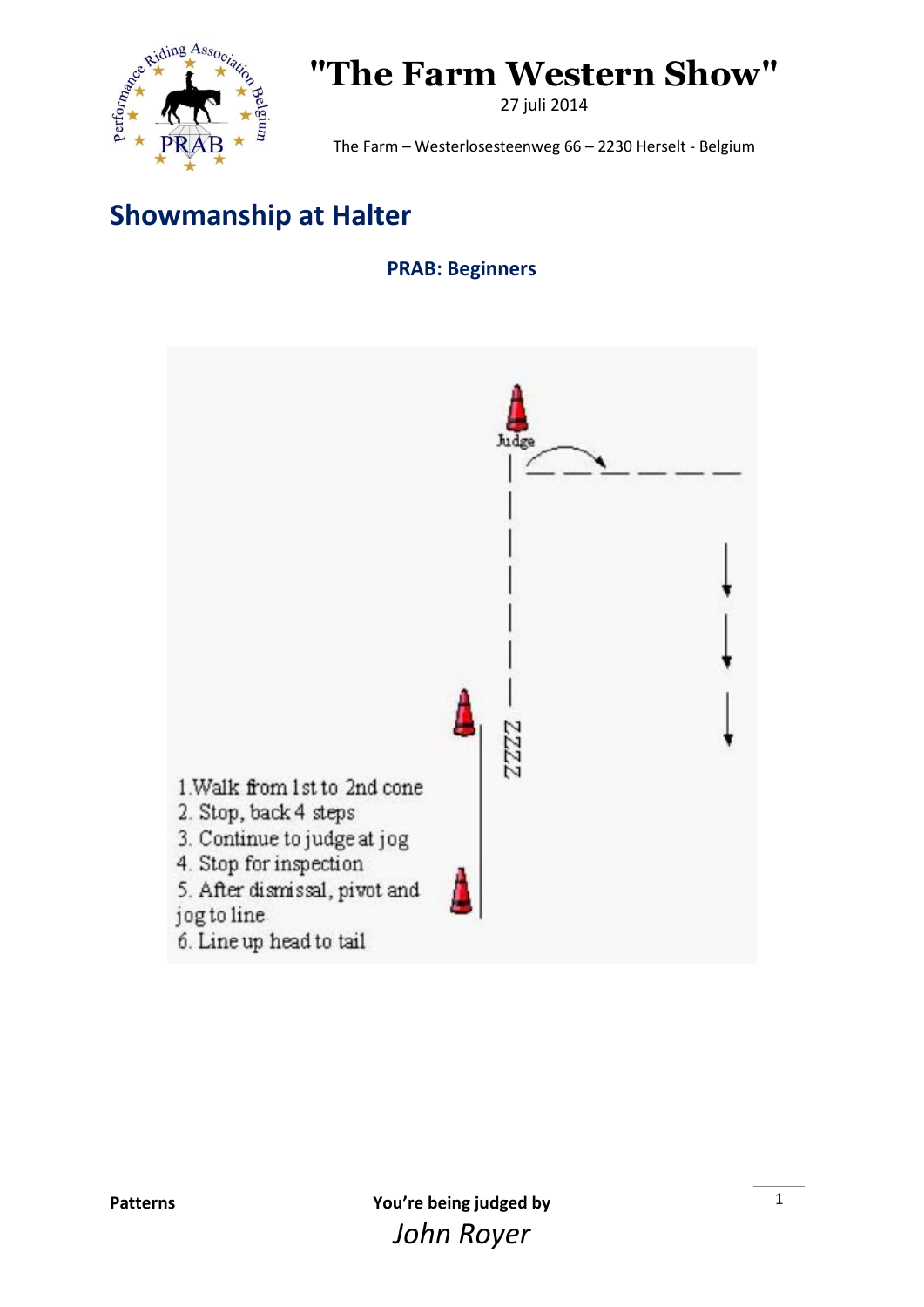

27 juli 2014

The Farm – Westerlosesteenweg 66 – 2230 Herselt - Belgium

### **Showmanship at Halter**

**PRAB: Novice Amateur & Novice Youth**



1. Begin at A. Trot to B and stop. Walk 2. Back until even with judge. Trot 3. Perform a 450 degree turn. Walk to judge. 4. Stop, set up, inspection. Back 5. When dismissed, perform a 90 degree turn. Marker B 6. Trot to the line up or follow the directions of the ring Judge

steward.

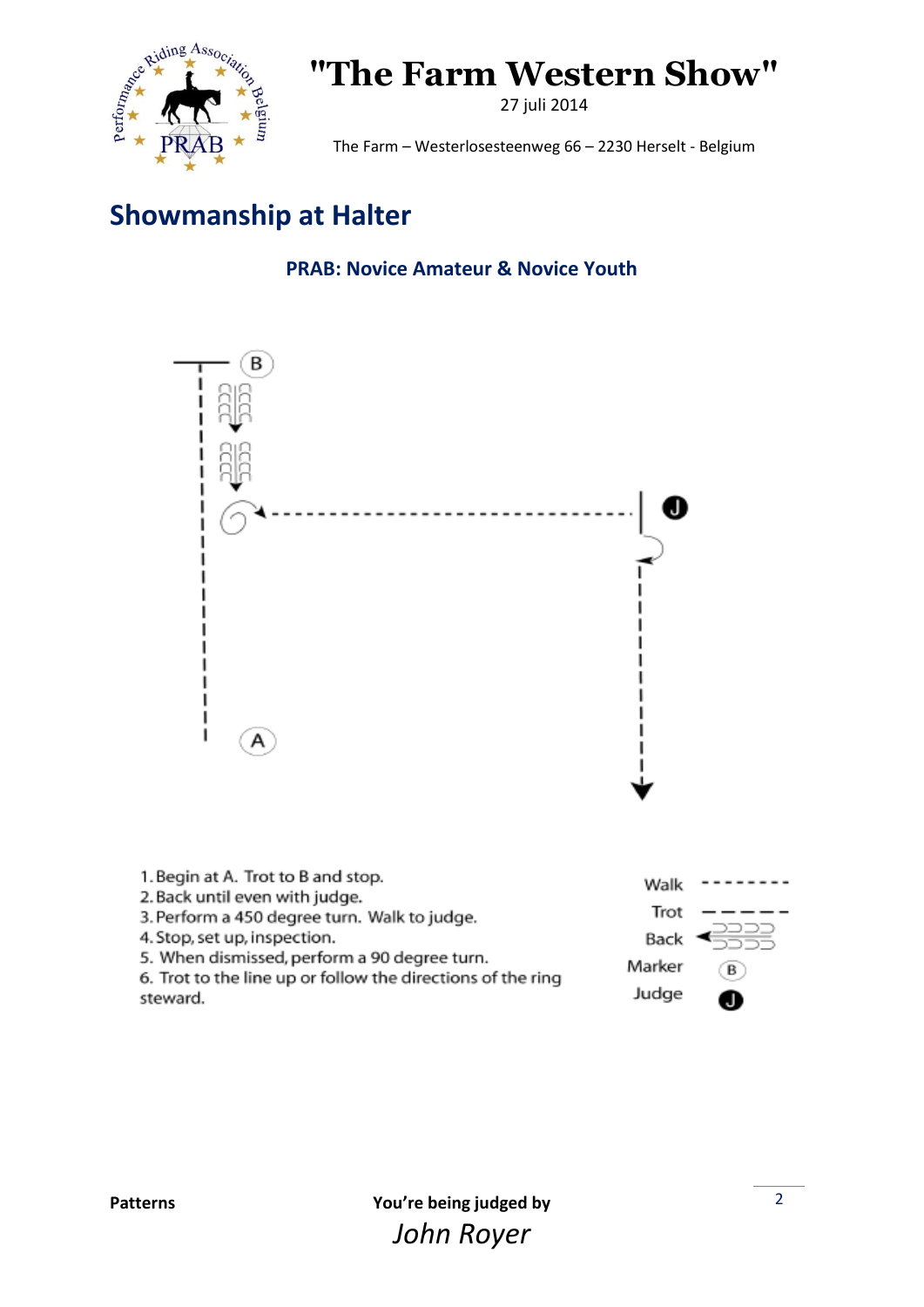

27 juli 2014

The Farm – Westerlosesteenweg 66 – 2230 Herselt - Belgium

### **Showmanship at Halter**





6. Perform a 270 degree turn and trot straight away.

Follow the instructions of your ring steward.

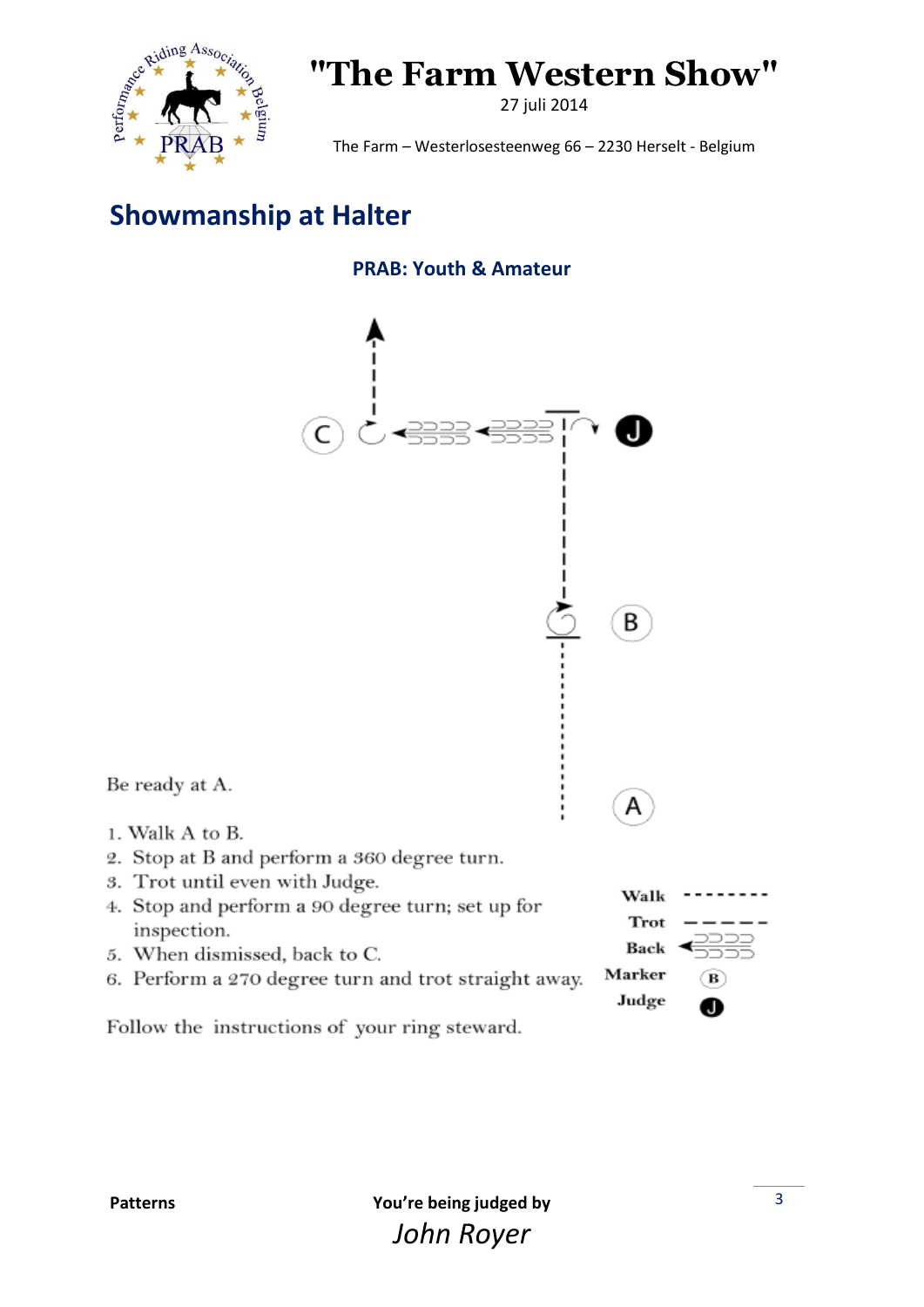

27 juli 2014

The Farm – Westerlosesteenweg 66 – 2230 Herselt - Belgium

### **Western Horsemanship**

#### **PRAB: Beginners**



| Be ready at A                                                             | Walk               |   |
|---------------------------------------------------------------------------|--------------------|---|
| 1. Jog from A to B.                                                       | Jog                |   |
| 2. Jog a circle to the right at B.                                        | Extended Jog       |   |
| 5. Extend the jog to C.<br>4. Walk from C to D                            | Lope               |   |
| while walking.                                                            | <b>Leg Yield</b>   |   |
| 5. Lope on the right lead to E.<br>6. Stop at E and back one horse length | <b>Lead Change</b> |   |
|                                                                           | Back               |   |
| Retire to the rail or line up at a jog.                                   | Marker             | в |
|                                                                           | Sidepass           |   |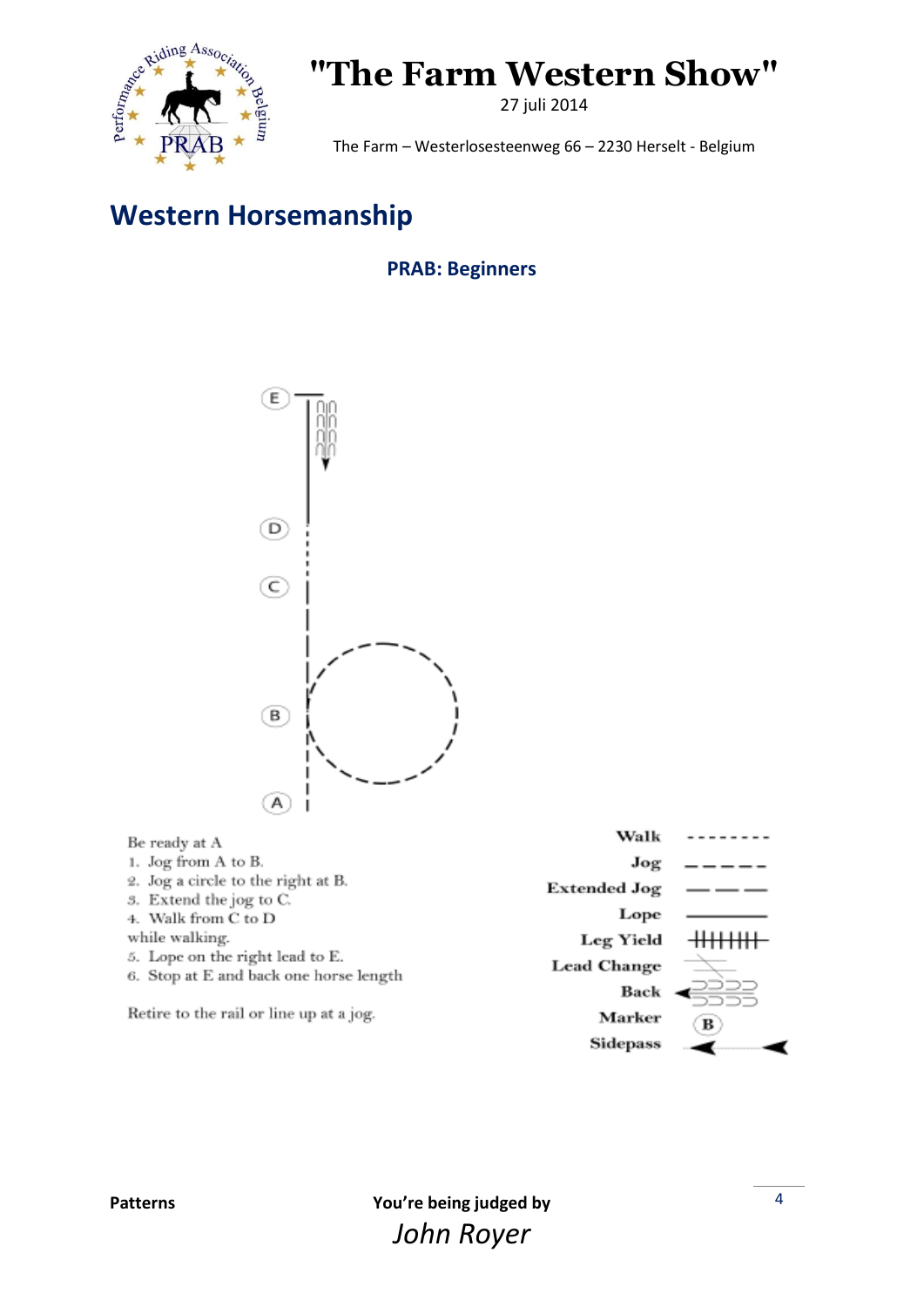

27 juli 2014

The Farm – Westerlosesteenweg 66 – 2230 Herselt - Belgium

#### **Western Horsemanship**

#### **PRAB: Novice Amateur, Novice Youth**

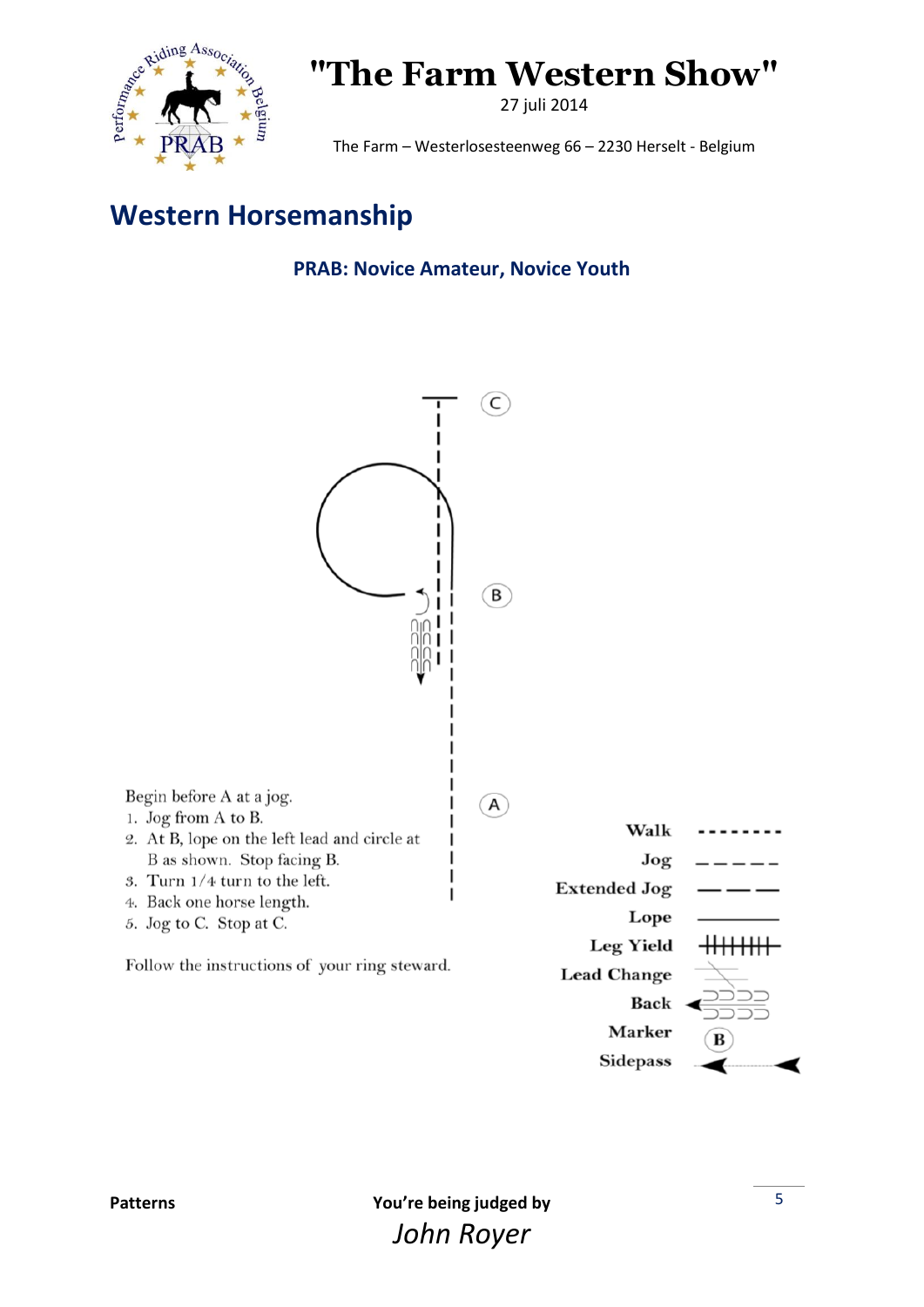

27 juli 2014

The Farm – Westerlosesteenweg 66 – 2230 Herselt - Belgium

### **Western Horsemanship**

#### **PRAB: Youth & Amateur**

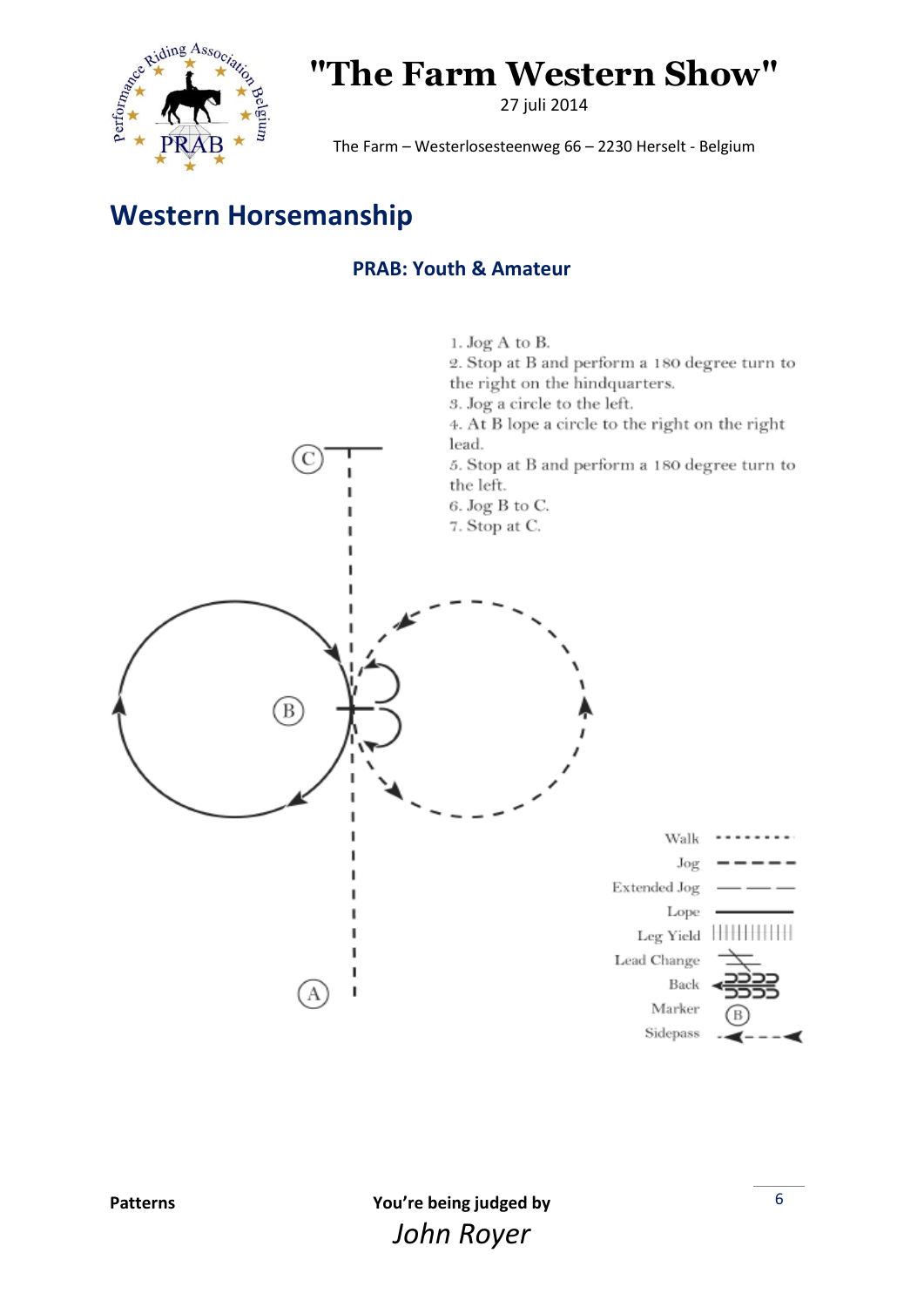

27 juli 2014

The Farm – Westerlosesteenweg 66 – 2230 Herselt - Belgium

### **Trail in hand**

#### **PRAB Open**



7. Walk into box, turn 360 degrees right and walk out over poles to finisch

**Sidepass**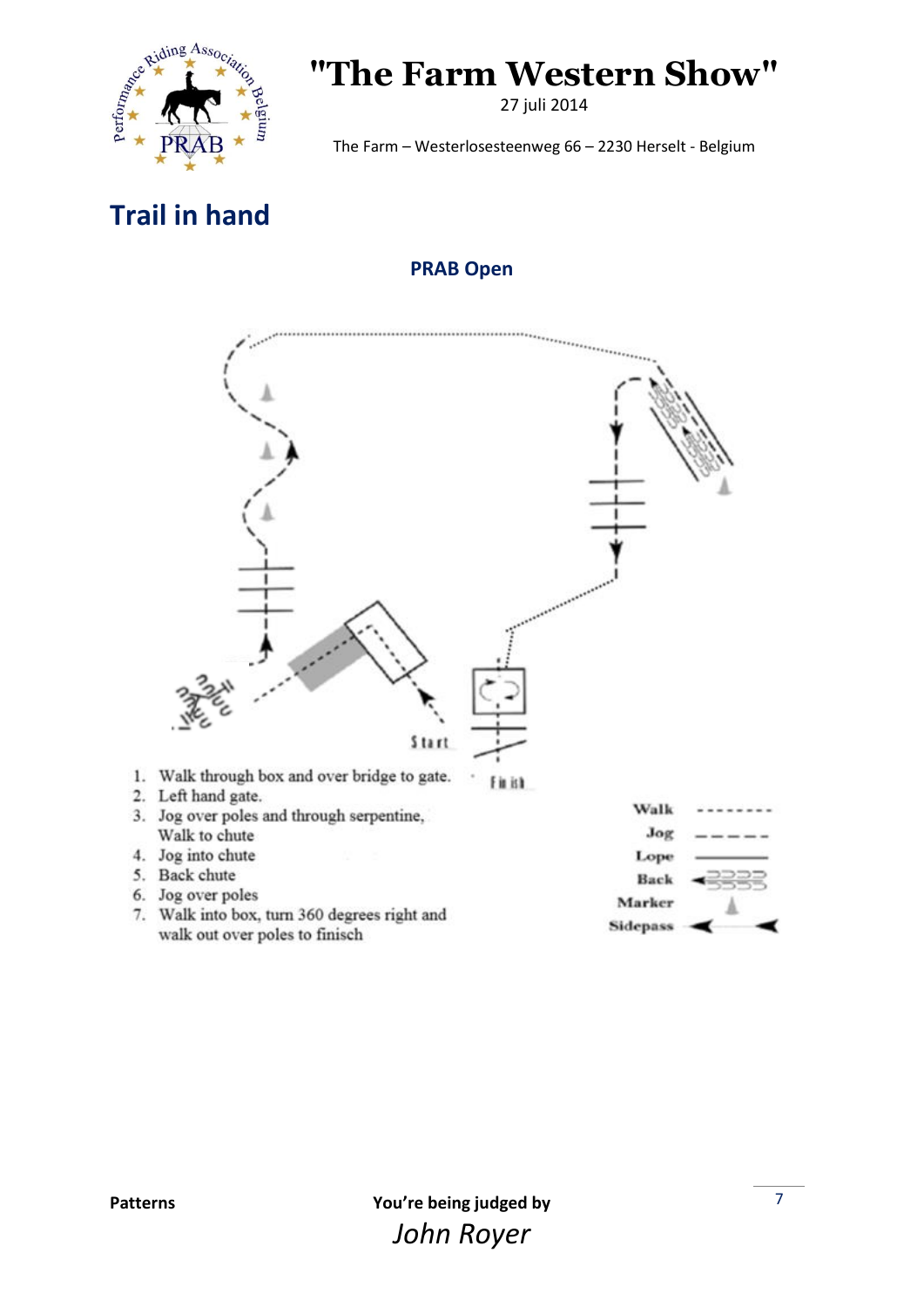

27 juli 2014

The Farm – Westerlosesteenweg 66 – 2230 Herselt - Belgium

**Trail**

#### **PRAB Beginners, Novice Youth, Novice Amateur**

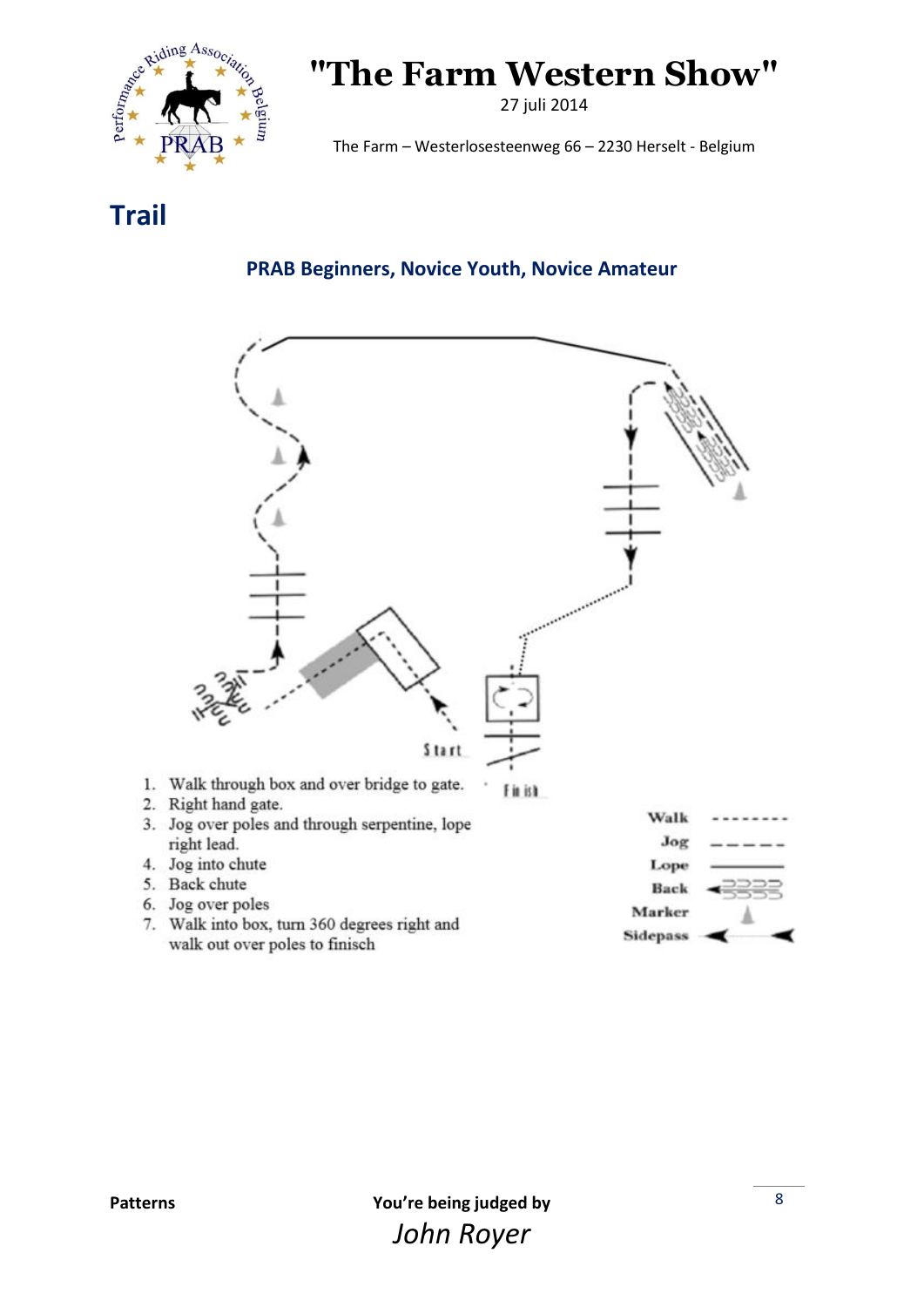

27 juli 2014

The Farm – Westerlosesteenweg 66 – 2230 Herselt - Belgium

**Trail**

#### **PRAB: Youth, Amateur & Open Green**



8. Walk into box, turn 360 degrees right and walk out over poles to finish.

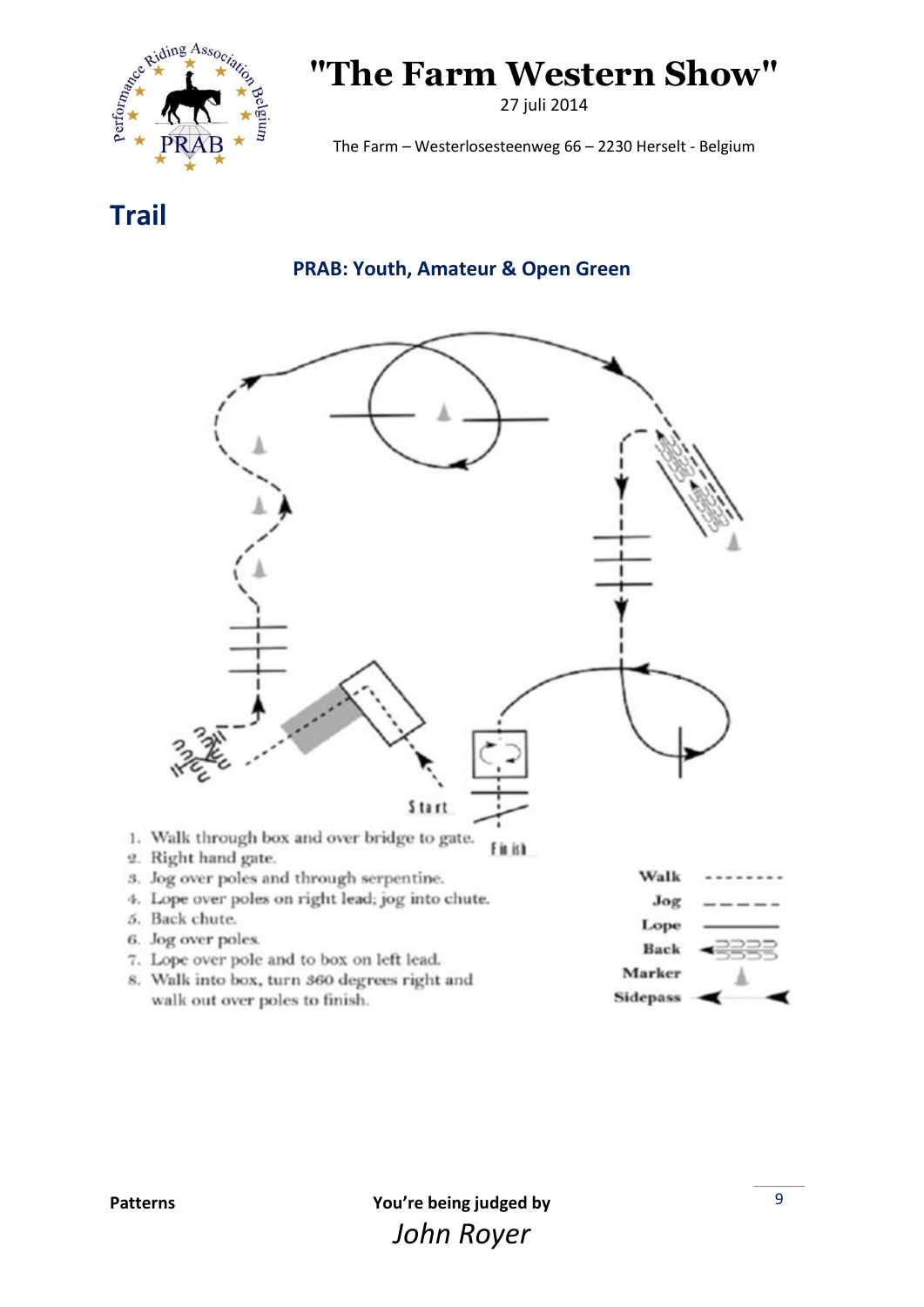

27 juli 2014

The Farm – Westerlosesteenweg 66 – 2230 Herselt - Belgium

**Trail**

**PRAB: Open**



8. Walk into box, turn 360 degrees right and walk out over poles to finish.

Marker **Sidepass**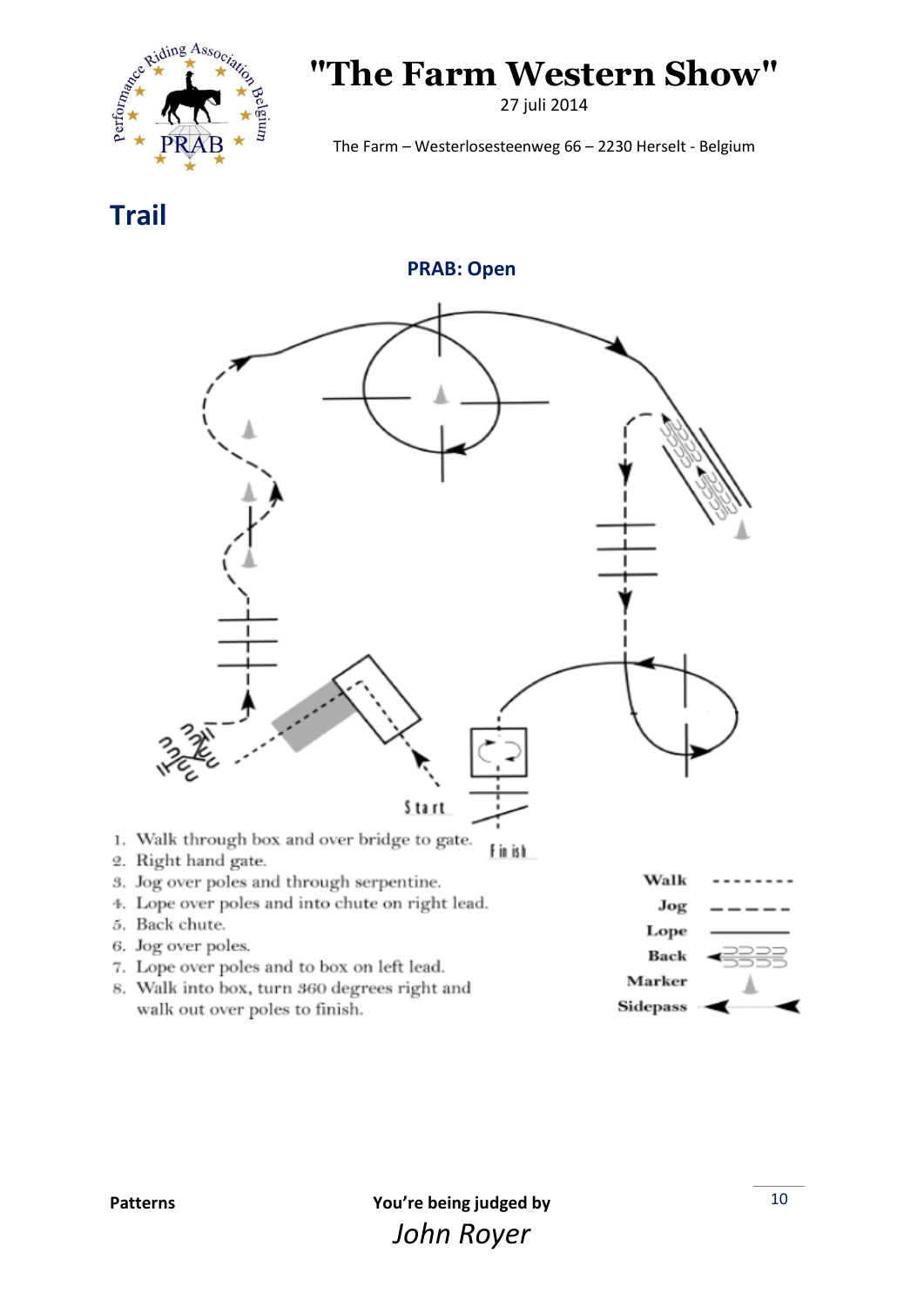

27 juli 2014

The Farm – Westerlosesteenweg 66 – 2230 Herselt - Belgium

**Reining**

#### **PRAB: Beginner (Pattern 6)**



Horse must walk or stop prior to starting pattern. Beginning at the center of the arena facing the left wall or fence.

- 1. Complete four spins to the right.
- 2. Complete four spins to the left. Hesitate.
- 3. Beginning on the left lead, complete three circles to the left: the first two circles large and fast; the third circle small and slow. Change leads at the center of the arena.
- 4. Complete three circles to the right: the first two circles large and fast; the third circle small and slow. Change leads at the center of the arena.
- 5. Begin a large fast circle to the left but do not close this circle. Run up the right side of the arena past the center marker and do a right rollback at least 20 feet (6 meters) from the wall or fence – no hesitation.
- 6. Continue back around previous circle but do not close this circle. Run up the left side of the arena past the center marker and do a left rollback at least 20 feet (6 meters) from the wall or fence – no hesitation.
- 7. Continue back around previous circle but do not close this circle. Run up the right side of the arena past the center marker and do a sliding stop at least 20 feet (6 meters) from the wall or fence. Back up at least 10 feet (3 meters). Hesitate to demonstrate the completion of the pattern.

Rider may drop bridle to the designated judge.

**Patterns You're being judged by** *John Royer*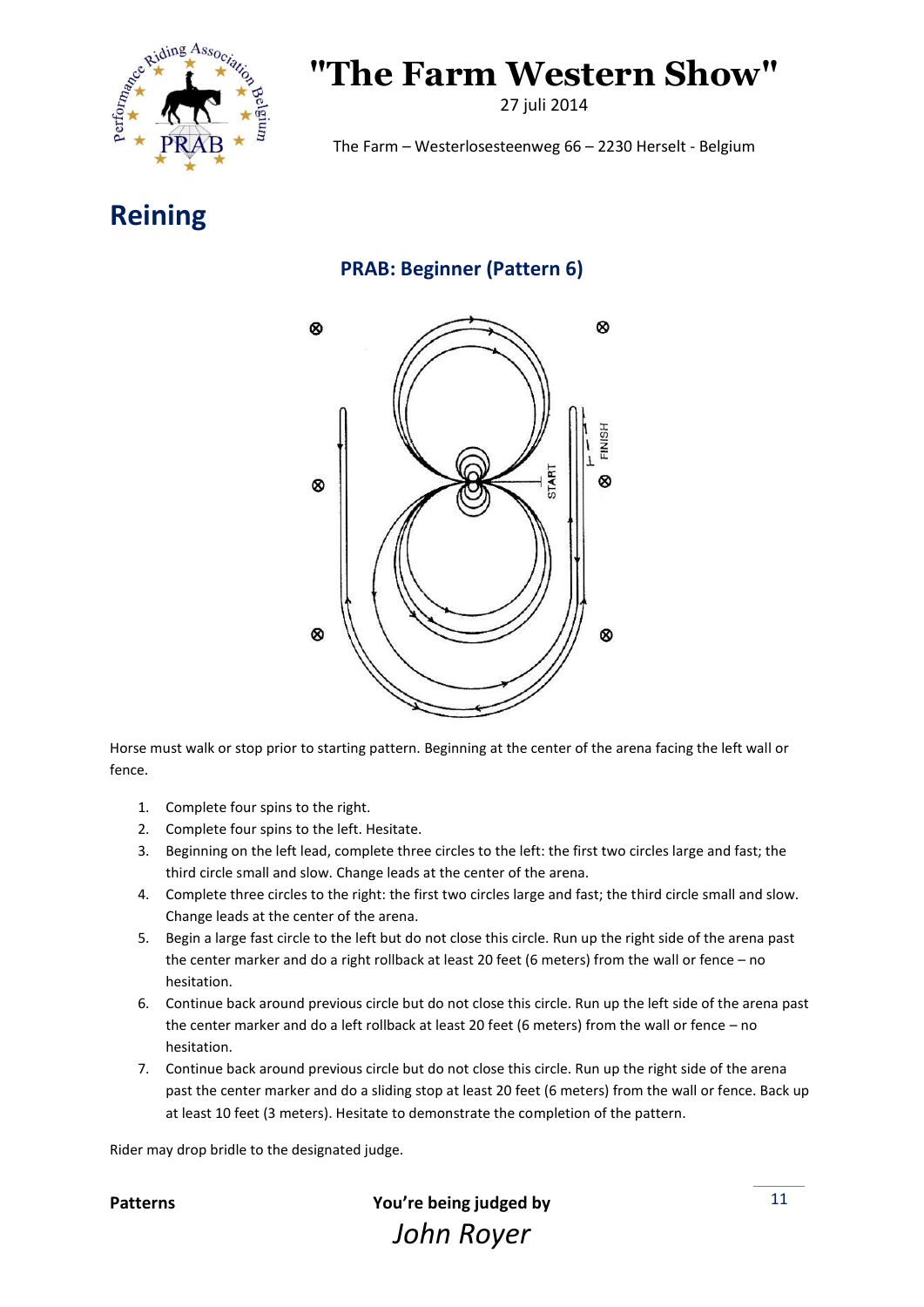

27 juli 2014

The Farm – Westerlosesteenweg 66 – 2230 Herselt - Belgium

#### **Reining**

#### **PRAB: Youth (Pattern 5)**



Horse must walk or stop prior to starting pattern. Beginning at the center of the arena facing the left wall or fence.

- 1. Beginning on the left lead, complete three circles to the left: the first two circles large and fast; the third circle small and slow. Stop at the center of the arena.
- 2. Complete four spins to the left. Hesitate.
- 3. Beginning on the right lead, complete three circles to the right: the first two circles large and fast; the third circle small and slow. Stop at the center of the arena.
- 4. Complete four spins to the right. Hesitate.
- 5. Beginning on the left lead, run a large fast circle to the left, change leads at the center of the arena, run a large fast circle to the right, and change leads at the center of the arena. (Figure 8)
- 6. Continue around previous circle to the left but do not close this circle. Run up the right side of the arena past the center marker and do a right rollback at least 20 feet (6 meters) from the wall or fence – no hesitation.
- 7. Continue around previous circle but do not close this circle. Run up the left side of the arena past the center marker and do a left rollback at least 20 feet (6 meters) from the wall or fence – no hesitation.
- 8. Continue back around previous circle but do not close this circle. Run up the right side of the arena past the center marker and do a sliding stop at least 20 feet (6 meters) from the wall or fence. Back up at least 10 feet (3 meters). Hesitate to demonstrate completion of the pattern.

Rider may drop bridle to the designated judge.



**Patterns You're being judged by** *John Royer*